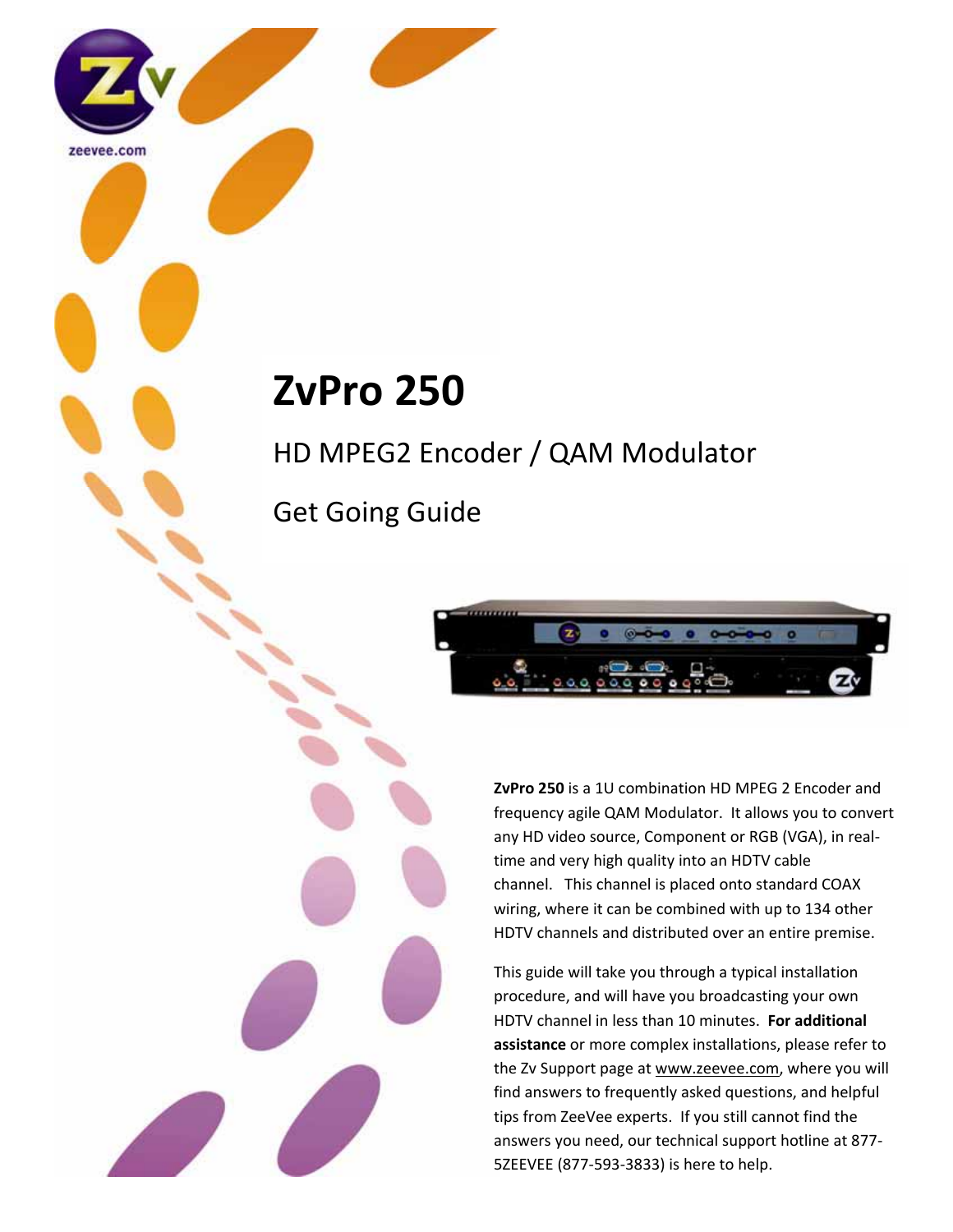## **INSTRUCTIONS PERTAINING TO A RISK OF FIRE, ELECTRIC SHOCK, OR INJURY TO PERSONS**

### **Important Safety Instructions. Save These Instructions.**

**WARNING:** When using electronic products, basic precautions should always be followed, including:

- 1. Keep these instructions.
- 2. Heed all warnings.
- 3. Follow all instructions.
- 4. Do not use this apparatus near water.
- 5. Clean only with dry cloth.
- 6. Do not block any ventilation openings. Install in accordance with the manufacturer's instructions.
- 7. Do not install near any heat sources such as radiators, heat registers, stoves, or other apparatus (including amplifiers) that produce heat.
- 8. Do not defeat the safety purpose of the polarized or grounding‐type plug. A polarized plug has two blades with one wider than the other. A grounding type plug has two blades and a third grounding prong. The wide blade or the third prong is provided for your safety. If the provided plug does not fit into your outlet, consult an electrician for replacement of the obsolete outlet.
- 9. Power cord must be accessible to allow for the removal of power from the unit.
- 10. Protect the power cord from being walked on or pinched, particularly at plugs, convenience receptacles, and the point where they exit from the apparatus.
- 11. Unplug the apparatus during lightning storms or when unused for long periods of time.
- 12. Only use attachments/accessories specified by the manufacturer.
- 13. Refer all servicing to qualified service personnel. Servicing is required when the apparatus has been damaged in any way, such as power‐supply cord or plug is damaged, liquid has been spilled or objects have fallen into the apparatus, the apparatus has been exposed to rain or moisture, does not operate normally, or has been dropped.
- 14. WARNING: To reduce the risk of fire or electric shock do not place this apparatus in a position where it is exposed to dripping or splashing liquids, rain, moisture, or excessively high humidity. Objects containing liquid shall not be placed in proximity to the unit such that they present a risk of spillage onto the apparatus.



**CAUTION: TO REDUCE THE RISK OF ELECTRIC SHOCK** DO NOT REMOVE THE COVER (OR BACK). NO USER SERVICABLE PARTS INSIDE. REFER SERVICING TO QUALIFIED SERVICE PERSONNEL



The lightning flash with arrowhead symbol, within an equilateral triangle, is intended to alert the user to the presence of uninsulated "dangerous voltage" within the product's enclosure that may be of sufficient magnitude to constitute a risk to persons.

The exclamation point within an equilateral triangle is intended to alert the user to the presence of important operating and maintenance (servicing) instructions in the literature accompanying the product.

## **FCC Statement**

FCC Compliance and Advisory Statement: This hardware device complies with Part 15 of the FCC rules. Operation is subject to the following two conditions: 1) this device may not cause harmful interference, and 2) this device must accept any interference received including interference that may cause undesired operation. This equipment has been tested and found to comply with the limits for a Class B digital device, pursuant to Part 15 of the FCC Rules. These limits are designed to provide reasonable protection against harmful interference in a residential installation. This equipment generates, uses, and can radiate radio frequency energy and, if not installed or used in accordance with the instructions, may cause harmful interference to radio communications. However there is no guarantee that interference will not occur in a particular installation. If this equipment does cause harmful interference to radio or television reception, which can be determined by turning the equipment off and on, the user is encouraged to try to correct the interference by one or more of the following measures: 1) reorient or relocate the receiving antenna; 2) increase the separation between the equipment and the receiver; 3) connect the equipment to an outlet on a circuit different from that to which the receiver is connected; 4) consult the dealer or an experienced radio/TV technician for help. Any changes or modifications not expressly approved by the party responsible for compliance could void the user's authority to operate the equipment. Where shielded interface cables have been provided with the product or specified additional components or accessories elsewhere defined to be used with the installation of the product, they must be used in order to ensure compliance with FCC regulations.

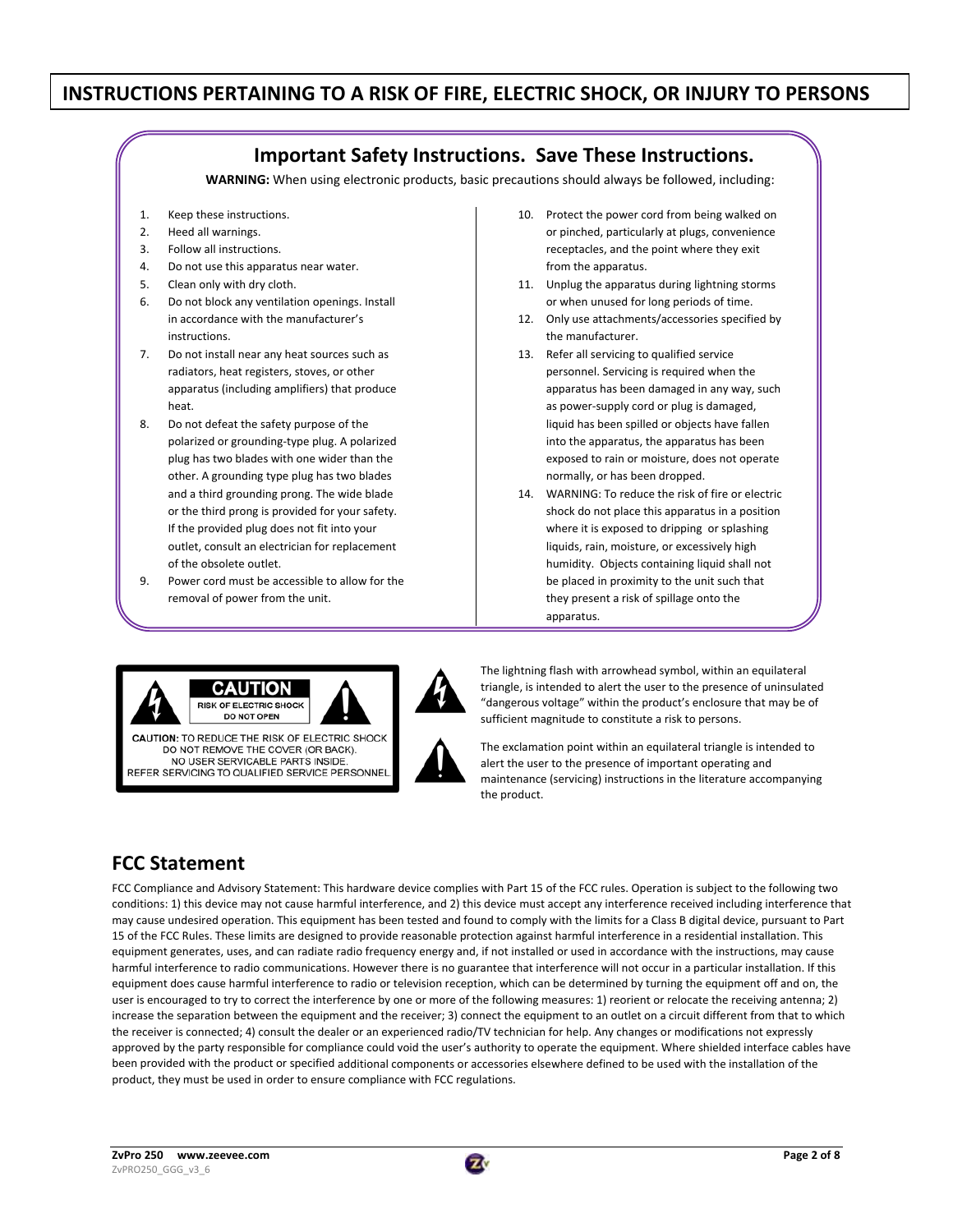

# **Table of Contents**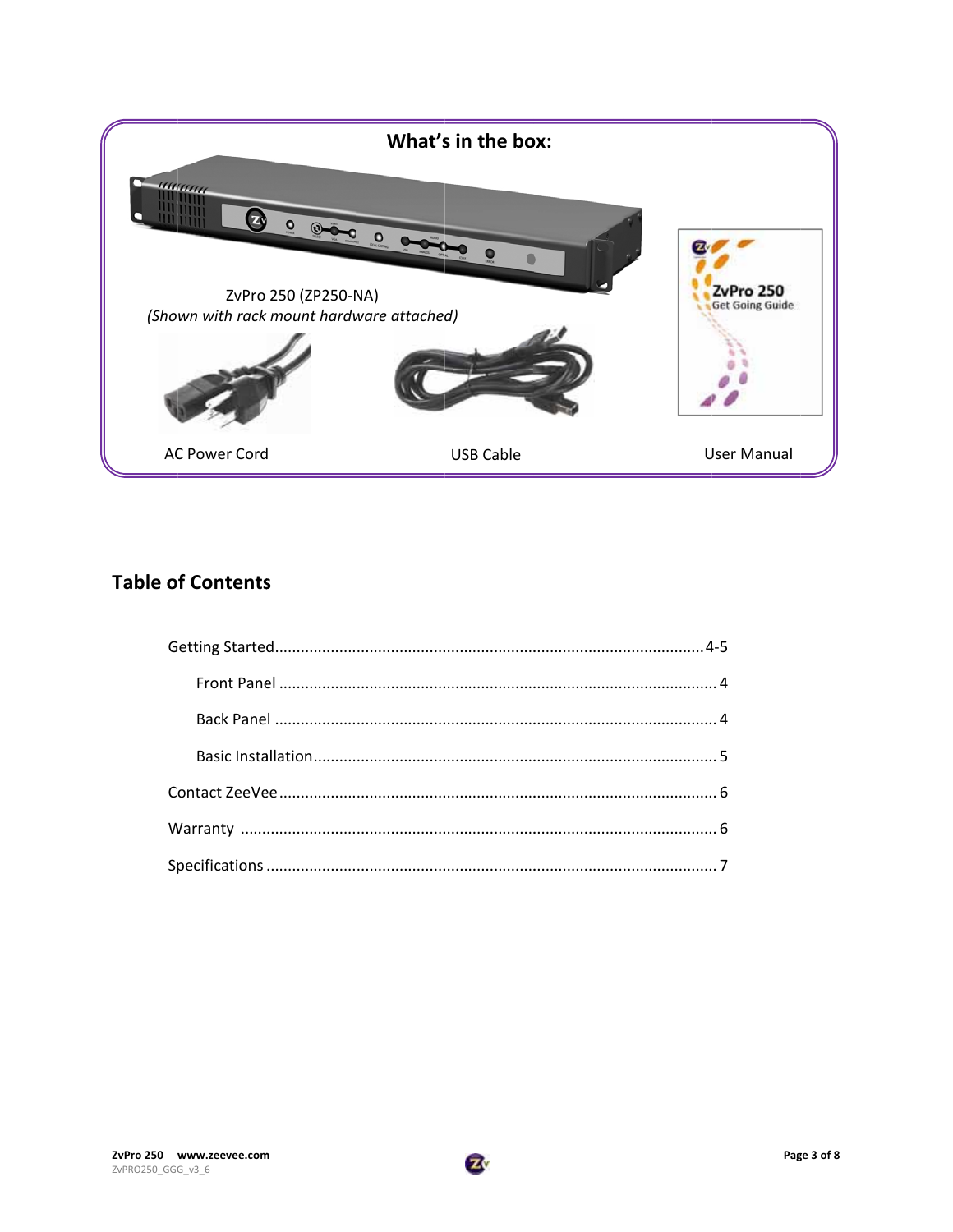# **Getting Started**

#### **ZvPro 250 Front Panel**



| <b>Item</b> | <b>Description</b>            | <b>Function</b>                                        |
|-------------|-------------------------------|--------------------------------------------------------|
|             | Power Indicator               | Indicates whether unit is powered                      |
|             | Input switch                  | Switches between Component Video and VGA inputs        |
|             | Active video source indicator | Indicates which video input is currently selected      |
| 4           | Broadcast status indicator    | Indicates if video source is being sent to coax output |
|             | Active audio source indicator | Indicates which audio input is currently selected      |
| 6           | Error indicator               | Indicates that system is booting, or system error      |
|             | IR input window               | Sends and receives IR commands                         |

#### **ZvPro 250 Back Panel**



| <b>Item</b> | <b>Description</b>                               | <b>Function</b>                                                                      |
|-------------|--------------------------------------------------|--------------------------------------------------------------------------------------|
| 1           | SPDIF digital audio output                       | Looped output from SPDIF digital audio input                                         |
| 2           | SPDIF digital audio input                        | Accepts digital audio input (48KHz PCM or AC3)                                       |
| 3           | Coax output                                      | Outputs encoded video as QAM 256 channel                                             |
| 4           | SPDIF digital audio output, TOSLINK<br>connector | Looped output from SPDIF digital audio input, TOSLINK connector                      |
| 5           | SPDIF digital audio input, TOSLINK<br>connector  | Accepts digital audio input (48KHz PCM or AC3)                                       |
| 6           | Component Video output, RCA<br>connectors 75 ohm | Looped output for video received at Component Video input, RCA<br>connectors, 75 Ohm |
| 7           | Component Video input, RCA<br>connectors, 75 Ohm | Accepts Component Video input                                                        |
| 8           | VGA (RGB) input; HD-15 connector                 | Accepts standard VGA input                                                           |
| 9           | VGA (RGB) output; HD-15 connector                | Looped output from VGA (RGB) input                                                   |
| 10          | Analog audio output, R/L RCA<br>connectors       | Looped output for analog L/R audio input, RCA connectors                             |
| 11          | Analog audio input, R/L RCA connectors           | Input for analog L/R audio                                                           |
| 12          | USB audio/control                                | Operates as USB audio device connection, or control interface                        |
| 13          | IR port; 1/8" mini jack                          | Accepts IR commands                                                                  |
| 14          | RS-232 serial control                            | Console port for system control                                                      |
| 15          | AC input                                         | AC power cord, 120 volt                                                              |

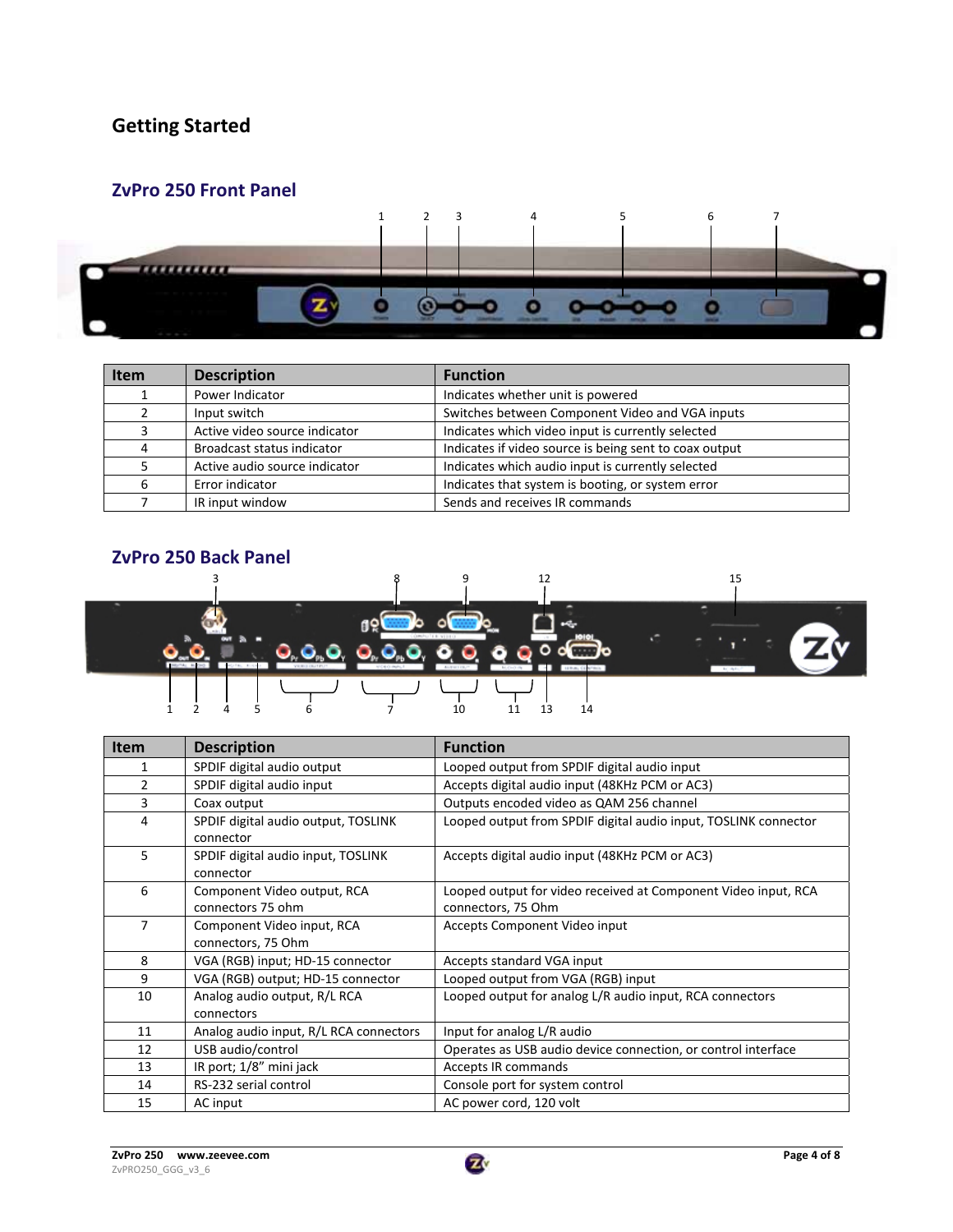### **Basic Installation**



Factory default settings in the product allow ZvPro 250 to broadcast a component HD source with analog audio on channel 2.1, over coax cabling, for reception at connected HDTVs.

- 1. Plug ZvPro 250 power cord into AC outlet.
- 2. Connect Component Video output of HD source to Component Video Input of ZvPro 250.
- 3. Connect L/R analog audio output of HD source to L/R analog audio input of ZvPro 250.\*
- 4. Connect coaxial output of ZvPro 250 to HDTV RF Input.
- 5. Tune HDTV to channel 2.1 to view Zv channel.

\*Default audio input is L/R analog.

For information on customizing ZvPro for alternative audio inputs, changing RF output channel, etc., go to www.zeevee.com/support and view or download the **ZvCli User Manual** and the **ZvCli application.**

**Important:** ZeeVee regularly makes improvements to video and audio quality, and overall functionality. **Always check for updated firmware** for your ZvBox before deploying the unit. This is done by using the **"download check"** command in ZvCli.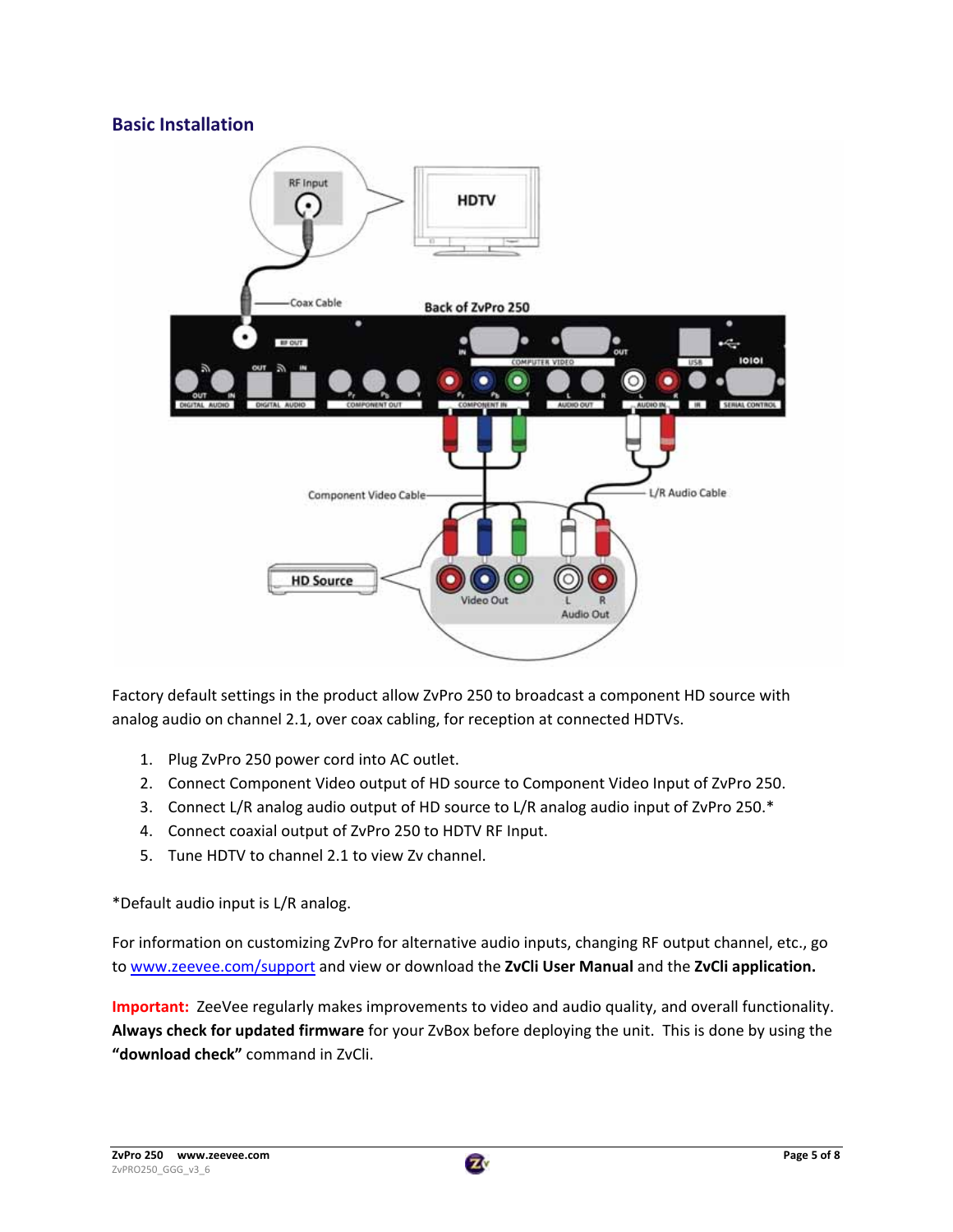## **Contact ZeeVee**

For support, repairs and warranty service: 877-52EEVEE (877-593-3833)

#### **Warranty**

#### **Limited Three Year Warranty**

ZeeVee warrants your ZvPro 250 (ZP250‐NA) against defects in materials and workmanship for a period of three years from the date of purchase.

Visit www.zeevee.com for complete warranty details.

#### **To Get Warranty Service**

Warranty service will be provided by ZeeVee. If you believe you need service for your ZvPro 250 (ZP250‐ NA), please contact ZeeVee directly by calling ZeeVee Support at (877) 593-3833. If it is determined that the product needs to be returned for service or exchange, you will receive a Return Material Authorization ("RMA") number. Our agents will help you through the process through which you can return the product. ZeeVee is not responsible for Customer products received without an RMA number and may reject such products.

#### **To Get Out‐Of‐Warranty Service**

To obtain out‐of‐warranty service for your ZvPro 250 (ZP250‐NA), please contact ZeeVee by calling ZeeVee Support at (877) 593‐3833 for information on the possibility of and any costs for repair or replacement of out‐of‐warranty products. No agent, company, dealer, distributor, or person is authorized to change, modify, or extend the terms of these warranties in any manner.

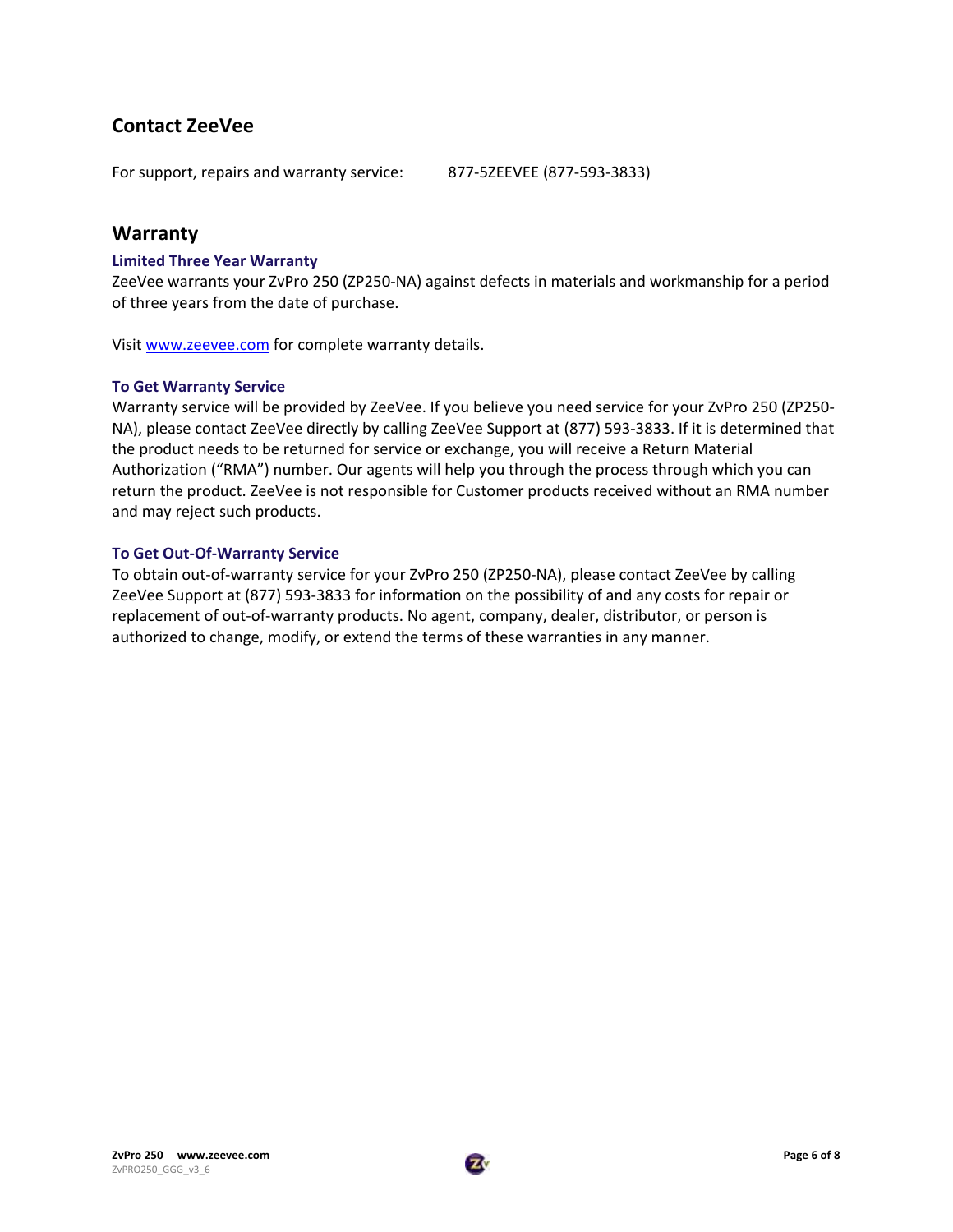**This page intentionally left blank**